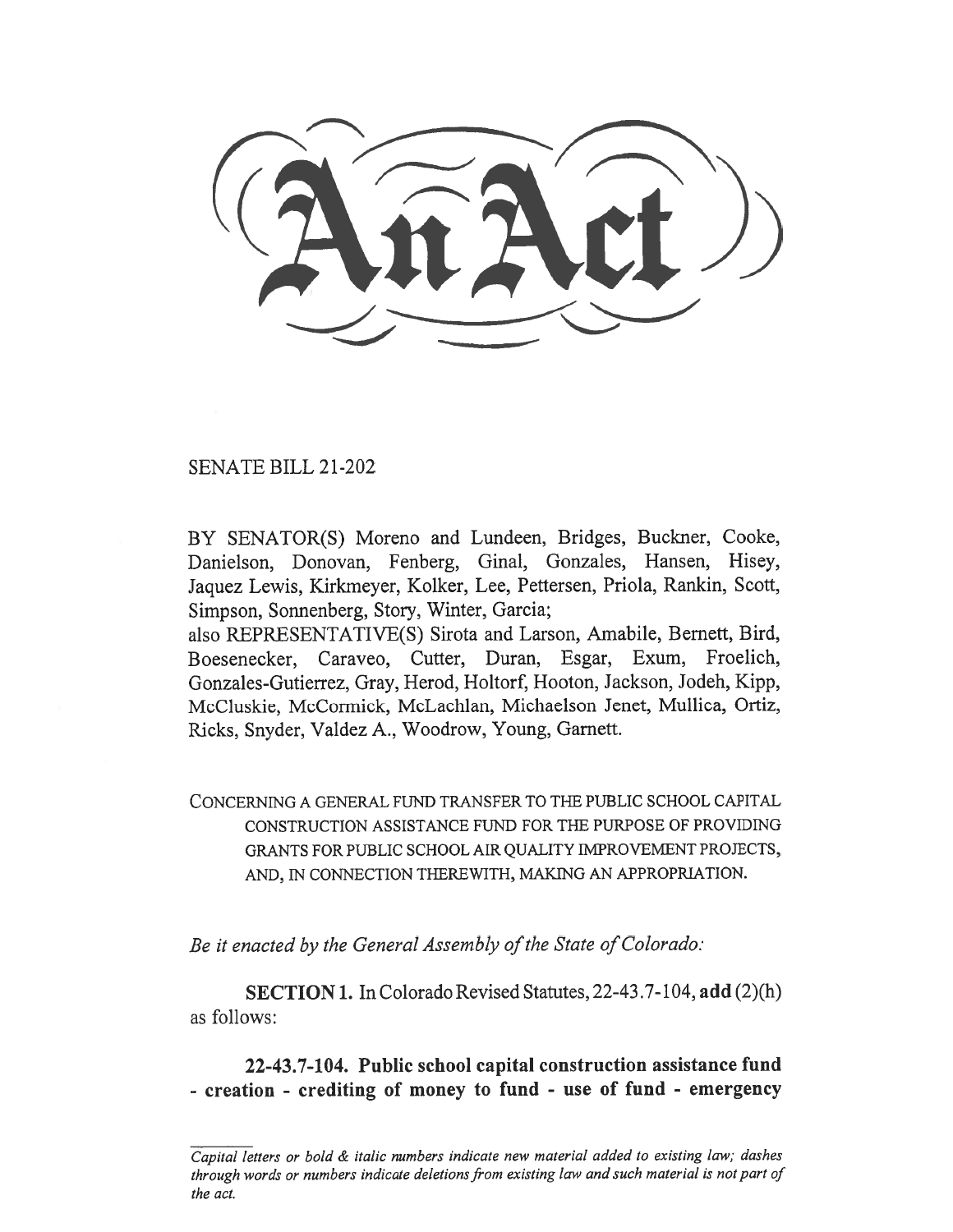reserve - creation - reserve account - creation and use. (2) (h) ON THE EFFECTIVE DATE OF THIS SUBSECTION (2)(h), IF POSSIBLE, OR AS SOON AS POSSIBLE THEREAFTER, THE STATE TREASURER SHALL TRANSFER TEN MILLION DOLLARS FROM THE GENERAL FUND TO THE ASSISTANCE FUND. NOTWITHSTANDING SUBSECTION (3)(a) OF THIS SECTION, THE MONEY TRANSFERRED PURSUANT TO THIS SUBSECTION (2)(h) SHALL BE USED ONLY TO PROVIDE FINANCIAL ASSISTANCE IN THE FORM OF GRANTS AS AUTHORIZED IN SECTION 22-43.7-109 (15).

SECTION 2. In Colorado Revised Statutes, 22-43.7-109, amend (9) introductory portion; and add (15) as follows:

22-43.7-109. Financial assistance for public school capital construction - application requirements - evaluation criteria - local match requirements - technology grants - career and technical education capital construction grants - rules - definitions - repeal. (9) Except as otherwise provided in subsection  $(10)$  SUBSECTIONS (10) AND (15) of this section, the board may recommend, and the state board may approve financial assistance that does not involve a lease-purchase agreement for or recommend to the capital development committee the approval of financial assistance that involves a lease-purchase agreement for a public school facility capital construction project only if the applicant provides matching moneys in an amount equal to a percentage of the total financing for the project determined by the board after consideration of the applicant's financial capacity, as determined by the following factors:

(15) (a) (I) THE BOARD SHALL USE MONEY TRANSFERRED FROM THE GENERAL FUND TO THE ASSISTANCE FUND PURSUANT TO SECTION 22-43.7-104 (2)(h) ONLY TO PROVIDE FINANCIAL ASSISTANCE IN THE FORM OF GRANTS FOR PUBLIC SCHOOL AIR QUALITY IMPROVEMENT PROJECTS. THE BOARD SHALL PRIORITIZE GRANT AWARDS BASED ON GRANT APPLICANTS' MATCHING MONEYS PERCENTAGES CALCULATED PURSUANT TO SUBSECTION (9) OF THIS SECTION, WITH APPLICANTS WITH THE LOWEST MATCHING MONEYS PERCENTAGES HAVING THE HIGHEST PRIORITY AND APPLICANTS WITH THE HIGHEST MATCHING MONEYS PERCENTAGES HAVING THE LOWEST PRIORITY, AND SHALL NOT ISSUE GRANTS AS REIMBURSEMENT FOR PUBLIC SCHOOL AIR QUALITY IMPROVEMENT PROJECTS FUNDED OR COMPLETED BEFORE APRIL 1, 2021. NOTWITHSTANDING THE MATCHING MONEYS REQUIREMENT SPECIFIED IN SUBSECTION (9) OF THIS SECTION, MATCHING MONEYS ARE NOT REQUIRED FOR GRANTS ISSUED PURSUANT TO THIS

PAGE 2-SENATE BILL 21-202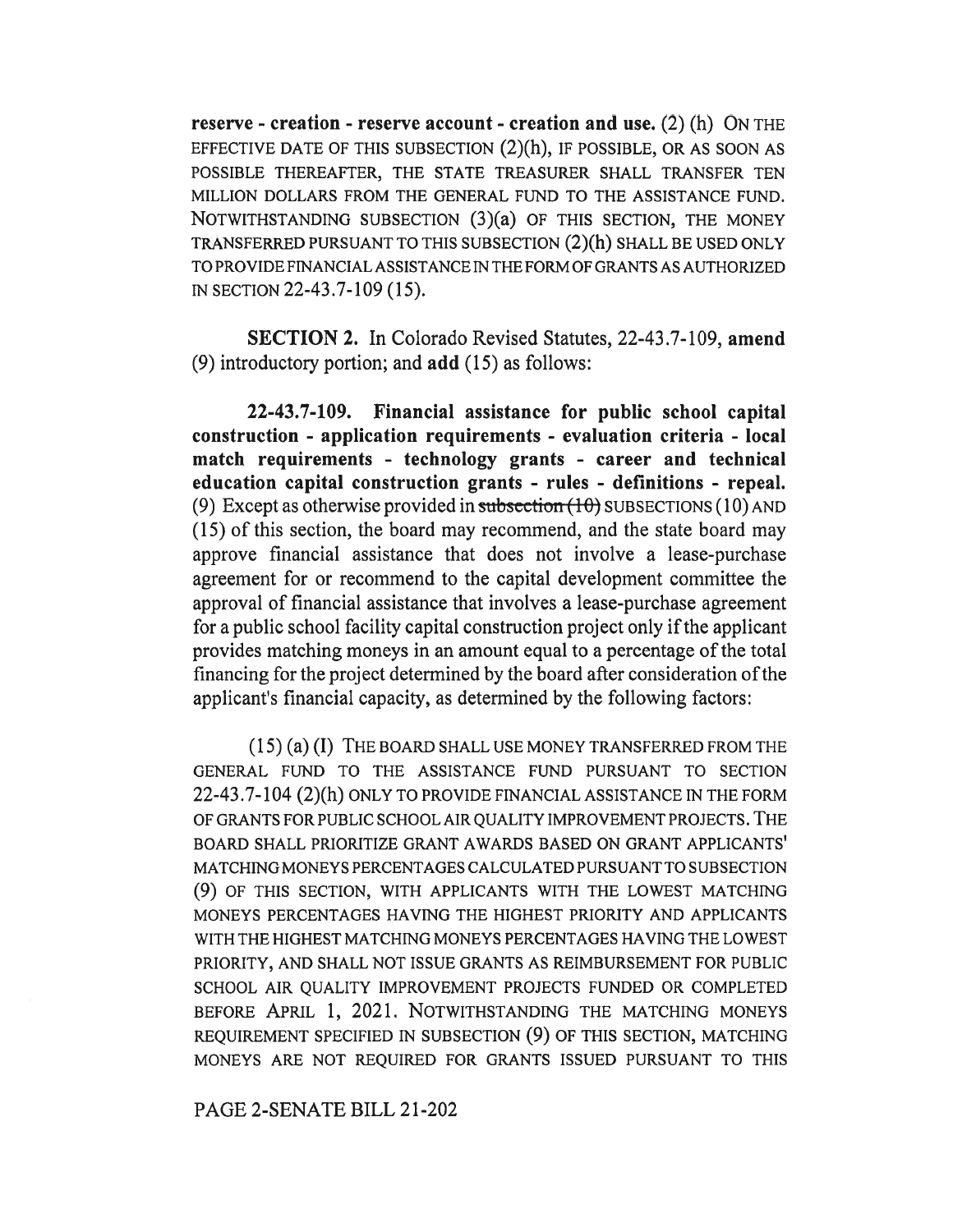SUBSECTION (15).

(II) AS USED IN THIS SUBSECTION (15), "PUBLIC SCHOOL FACILITY AIR QUALITY IMPROVEMENT PROJECT" MEANS A PROJECT THAT INVOLVES THE ACQUISITION, REPAIR, MAINTENANCE, OR UPGRADING OF PORTABLE HIGH-EFFICIENCY PARTICULATE AIR FANS OR FILTRATION SYSTEMS. FOR PURPOSES OF THIS PART 1, AND NOTWITHSTANDING SUBSECTION (1)(a) OF THIS SECTION, A PUBLIC SCHOOL AIR QUALITY IMPROVEMENT PROJECT IS DEEMED TO BE PUBLIC SCHOOL FACILITY CAPITAL CONSTRUCTION THAT IS ELIGIBLE FOR FINANCIAL ASSISTANCE.

(b) NOTWITHSTANDING SUBSECTION (7)(a) OF THIS SECTION OR ANY OTHER PROVISION OF THIS PART 1, THE BOARD HAS THE SOLE POWER TO MAKE GRANTS PURSUANT TO THIS SUBSECTION (15) AND IS NOT REQUIRED TO OBTAIN THE APPROVAL OF THE STATE BOARD OR ANY OTHER ENTITY BEFORE MAKING SUCH GRANTS.

(C) THE BOARD SHALL REPORT TO THE GENERAL ASSEMBLY REGARDING THE GRANTS MADE PURSUANT TO THIS SUBSECTION ( 1 5) DURING THE DEPARTMENT'S 2022 DEPARTMENTAL PRESENTATION TO LEGISLATIVE COMMITTEES OF REFERENCE REQUIRED BY SECTION 2-7-203. THE REPORT MUST INCLUDE:

(I) A LIST THAT IDENTIFIES AND BRIEFLY DESCRIBES EACH GRANT AND SETS FORTH THE AMOUNT OF EACH GRANT;

(II) AN ESTIMATE OF THE TOTAL NUMBER OF STUDENTS LIKELY TO BENEFIT FROM THE GRANTS; AND

(III) ANY OTHER INFORMATION REGARDING THE GRANTS THAT THE BOARD BELIEVES WILL BE INFORMATIVE FOR THE COMMITTEES.

(d) THIS SUBSECTION (15) IS REPEALED, EFFECTIVE JULY 1, 2023.

SECTION 3. Appropriation. For the 2020-21 state fiscal year, \$10,000,000 is appropriated to the department of education for use by the public school capital construction assistance board. This appropriation is from the public school capital construction assistance fund created in section 22-43.7-104 (1), C.R.S. To implement this act, the public school capital construction assistance board may use this appropriation for grants

PAGE 3-SENATE BILL 21-202